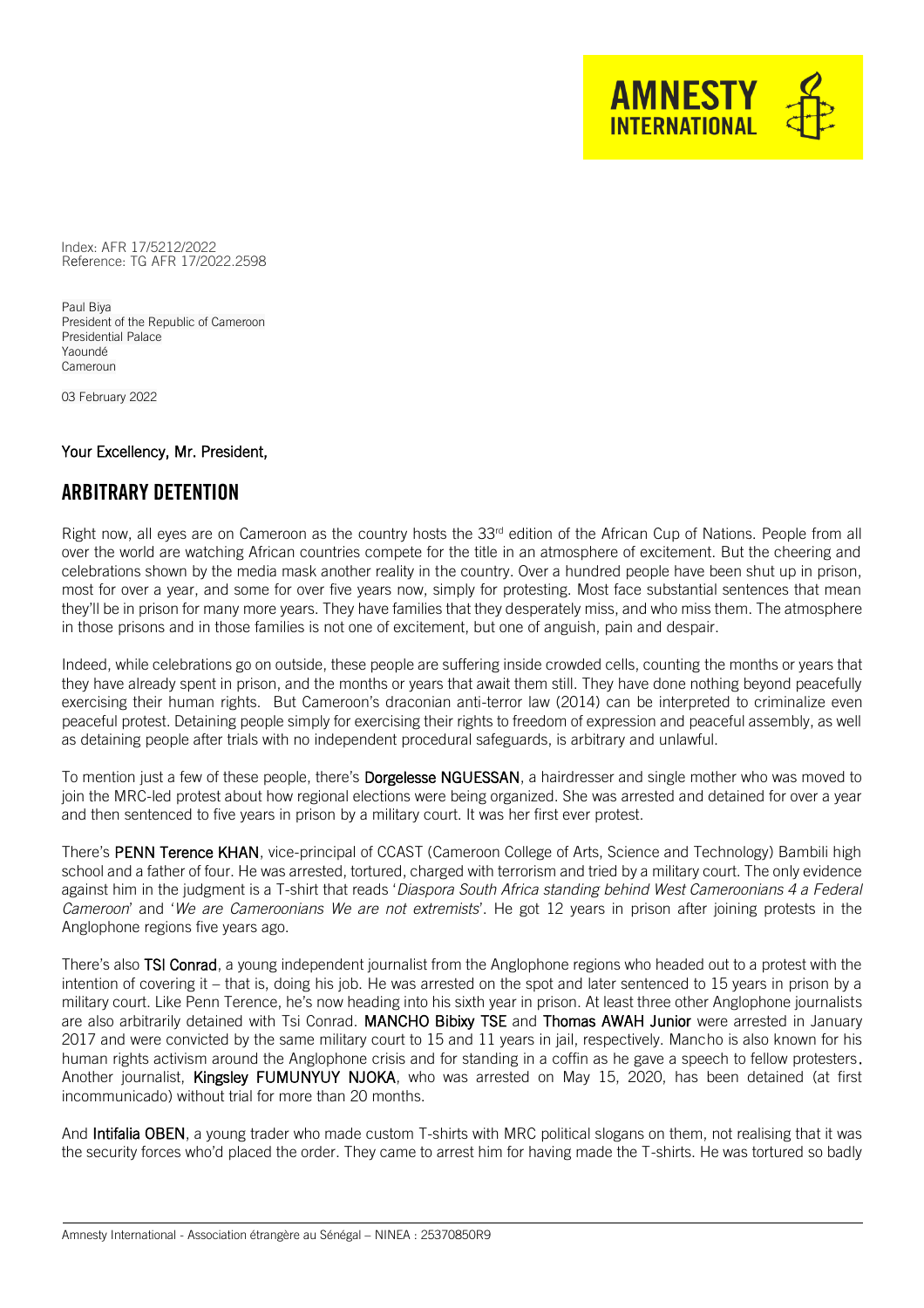that he fell ill with a lung infection and ended up chained to his hospital bed for 24 hours a day, even as he received treatment. He was sentenced to five years in prison by a military court.

The injustices and indignities faced by these people, and so many others, have multiplied as the months and years have passed. Most have reported being tortured, enduring horrendous detention conditions and suffering with extremely poor health. They are also dealing with the psychological trauma of all they have endured, isolation from their loved ones, and shock and grief at being denied their human rights and freedom.

We too are aggrieved and shocked, not only for these individuals and the injustice of their suffering, but also for the greater injustice that their arbitrary detention represents. If they are not free, then no Cameroonian is free. If they are languishing in prison for speaking out today, then anyone could be in prison for speaking out tomorrow.

We want to help bring change. Let us move forward towards a just future where human rights, and freedom of expression in particular, are truly respected. Let us ensure that these are people freed, reunited with their families and able to seek redress for the injustices visited upon them.

Mr President, we urge you to reform laws that are currently used to criminalize protest and public assembly and to ensure the release of all those arbitrarily detained because of acts of free expression and free assembly. As the AFCON celebrations die down and world's media move on from their focus on Cameroon, let's work to build a society that we can truly celebrate.

Sincerely,

#### Amnesty International **African Conscience** All Women Together











Breaking Ground Cameroon O'Bosso Centre for Human Rights and Democracy in Africa (CHRDA)



Cercle des Educateurs Solidaires des Quartiers Réunis (CESOQUAR)



Civil Society Coalition on Human Rights and Peace in the North-West and South-West (The Coalition)



Collectif des Femmes pour la Protection de l'Environnement



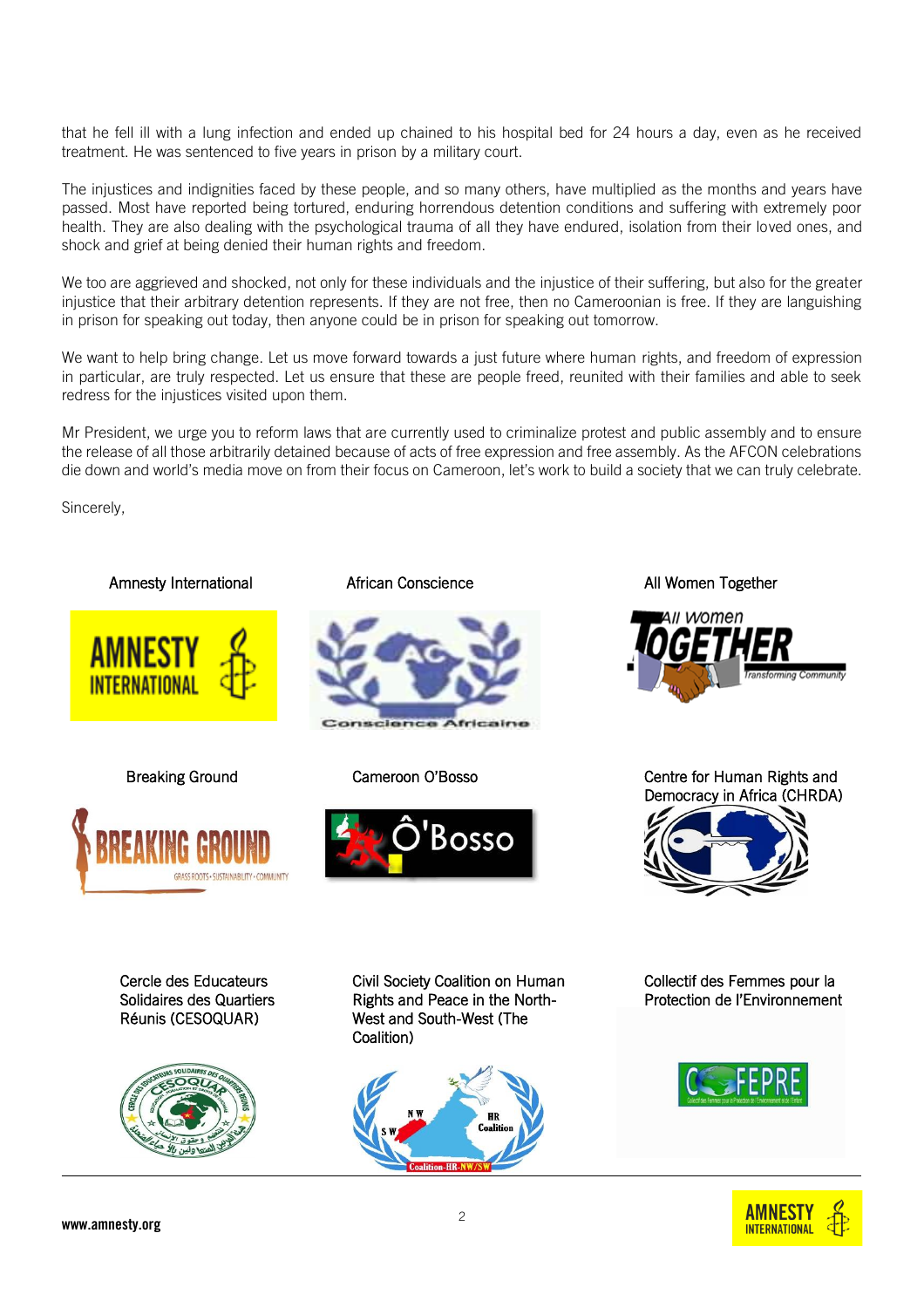Committee to Protect Journalists (CPJ)





Community Initiative for Peace, Social Cohesion and Development (CIPSCD)















Plate-Forme de la Société Civile pour la Démocratie **La Plate-Forme** The Platform

Plate-forme de la Société Civile pour la Démocratie Civil Society Platform for democracy

Droit O Droit



Dynamique Citoyenne **Integrated Development** Human is Right Integrated Development Foundation



Katika 237 **Right Clubra Association for Widows** Mandela Center International



Plate-forme de la Société Civile pour les Elections et la Démocratie au Cameroun